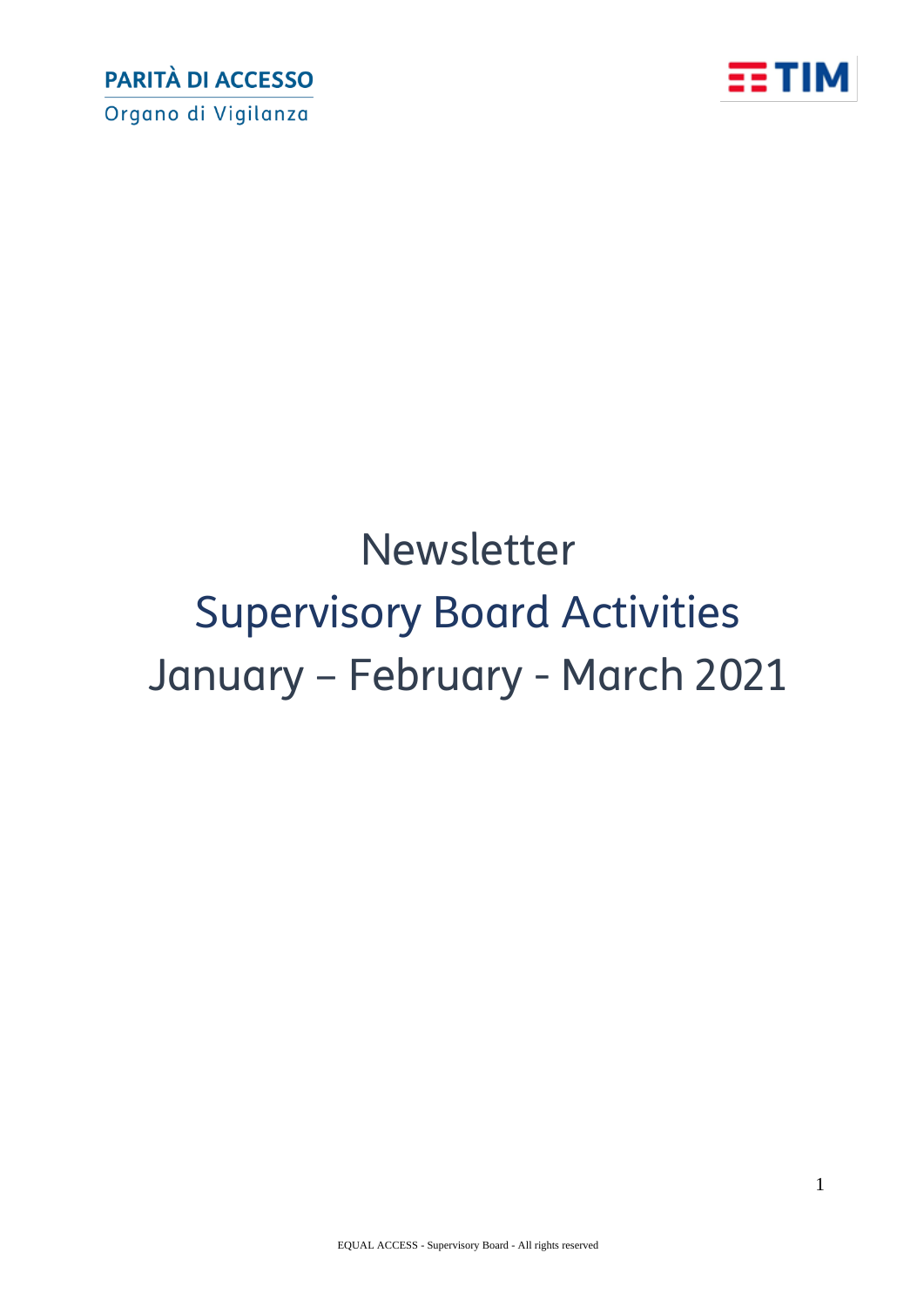## **PARITÀ DI ACCESSO** Organo di Vigilanza



### **Table of Contents**

| 3. Multivariate linear regression methodology for KPO calculations 4              |  |
|-----------------------------------------------------------------------------------|--|
| 4. KPI 395 Analyses and verification of accurate calculation of KPI 395/18/CONS 4 |  |
|                                                                                   |  |
|                                                                                   |  |
|                                                                                   |  |
|                                                                                   |  |
|                                                                                   |  |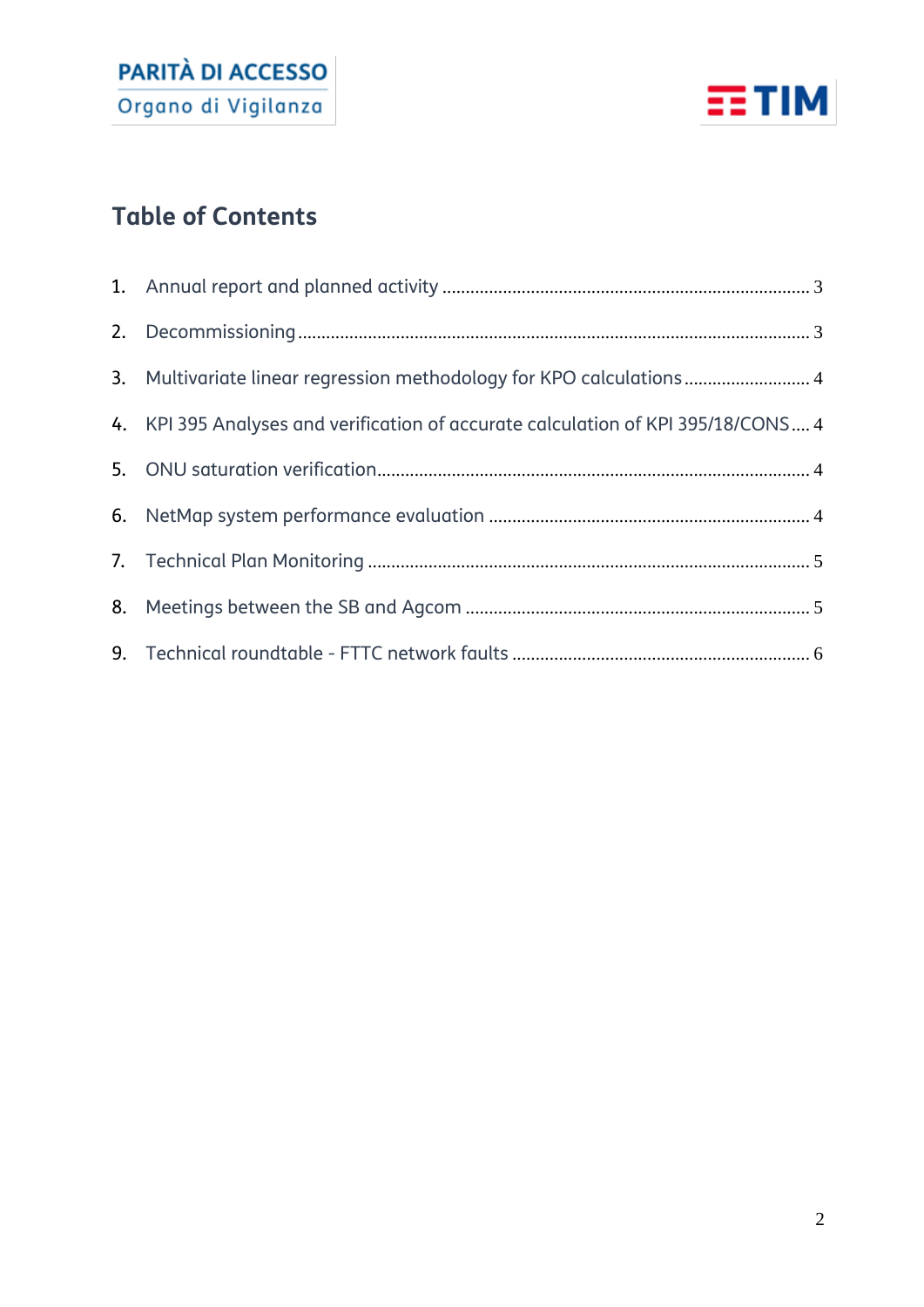

#### **1.** Annual report and planned activity

On March 18, 2021, in accordance with the provisions of the Undertakings, the Supervisory Board (SB) Council approved the Annual Report on the activities done and the results achieved in 2020, in accordance with the new Undertaking no. 7, sections 7.23 and 7.24.13.

In this session, the Supervisory Board also arranged for the 2021 Annual Report to be sent to both the Director of the Management of Electronic Communications Networks and Services Department of the Authority for Communications Guarantees (Agcom) and to TIM S.p.A., pursuant to article 17, paragraph 3 of the Regulations. In addition the report has been published on the Supervisory Board website pursuant to paragraph 2 of Article 21 of the SB Regulations.

On February 19, 2021, the Supervisory Board Council approved the 2021 Activity Plan (Determination No. 1/2021) which incorporates the 2021 Planned Works submitted by Agcom on February 17, 2021, and which is divided into three areas of activities: (i) ordinary activities deriving from the ex 718/08/CONS commitments; (ii) support activities requested by Agcom, pursuant to art. 15-bis of the of the Supervisory Board Regulations and (iii) supervisory activities identified by the SB.

#### **2.** Decommissioning

The Supervisory Board Council held on October 21, 2020, had approved (Resolution no. 13/2020) its document that illustrates **the methodology for verifying the NGA coverage of local exchanges** aimed at ascertaining the requirements established by Agcom Resolution 348/19/CONS to allow the decommissioning of the exchanges. Agcom acknowledged the verification methodology and therefore requested **the support of the Supervisory Board to verify the coverage and migration requirements indicated in their Resolution 348/19/CONS** for the first batch of 62 exchanges, for which TIM had submitted a decommissioning request to Agcom.

On January 15, 2021, at the Rome headquarters of TIM, located in Corso Italia, the Supervisory Office participated in the verification session chaired by Agcom aimed at verifying the coverage requirements prescribed by Resolution no. 348/19/CONS for some exchanges, among the 62 for which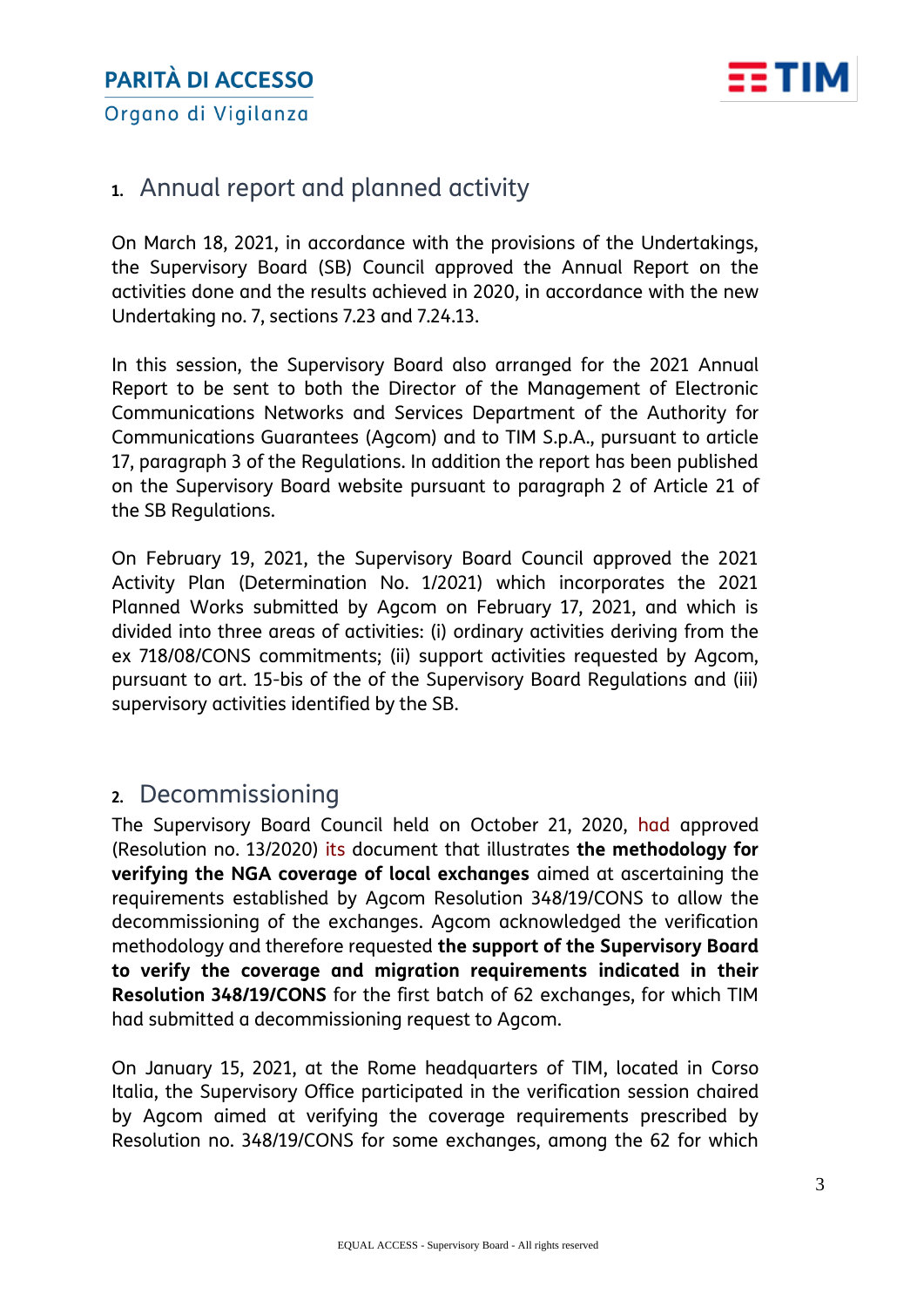#### **PARITÀ DI ACCESSO** Organo di Vigilanza



TIM has the intention of decommissioning, which also could utilize the use of FWA technology to achieve 100% of the required NGA coverage.

#### **3.** Multivariate linear regression methodology for KPO calculations

Following the December 28, 2020, communication from Agcom, in which the SB was asked to continue the calculation of the KPOs based on the multivariate linear regression for another three months with a further phase of experimentation by applying some KPIs pursuant to 395/18/CONS, the basket of indicators subject to testing was agreed with the Authority and the first data extraction was requested to TIM.

#### **4.** KPI 395 Analyses and verification of accurate calculation of KPI 395/18/CONS

With respect to Undertaking number 4, during this quarter, the SB continued the monitoring activities, on a monthly basis, for the KPIs pursuant to Res. n. 395/18/CONS for equal treatment, asking TIM for specific clarifications regarding certain trends.

#### **5.** ONU saturation verification

With regard to the **supervision** of equal treatment in **the management of the provisioning processes regarding saturated ONU Cab**, FOL Napoli (OA Sud) has been identified as the location for the first inspection of 2021, which will be held in April.

#### **6.** NetMap system performance evaluation

The analysis of **the quality of the new NetMap database** continued in accordance with the provisions of Determination n. 9/2019. In particular, the SB continued the monitoring by adding a specific indicator to the KPIs already in use to monitor the level of accuracy of the geolocation of addresses.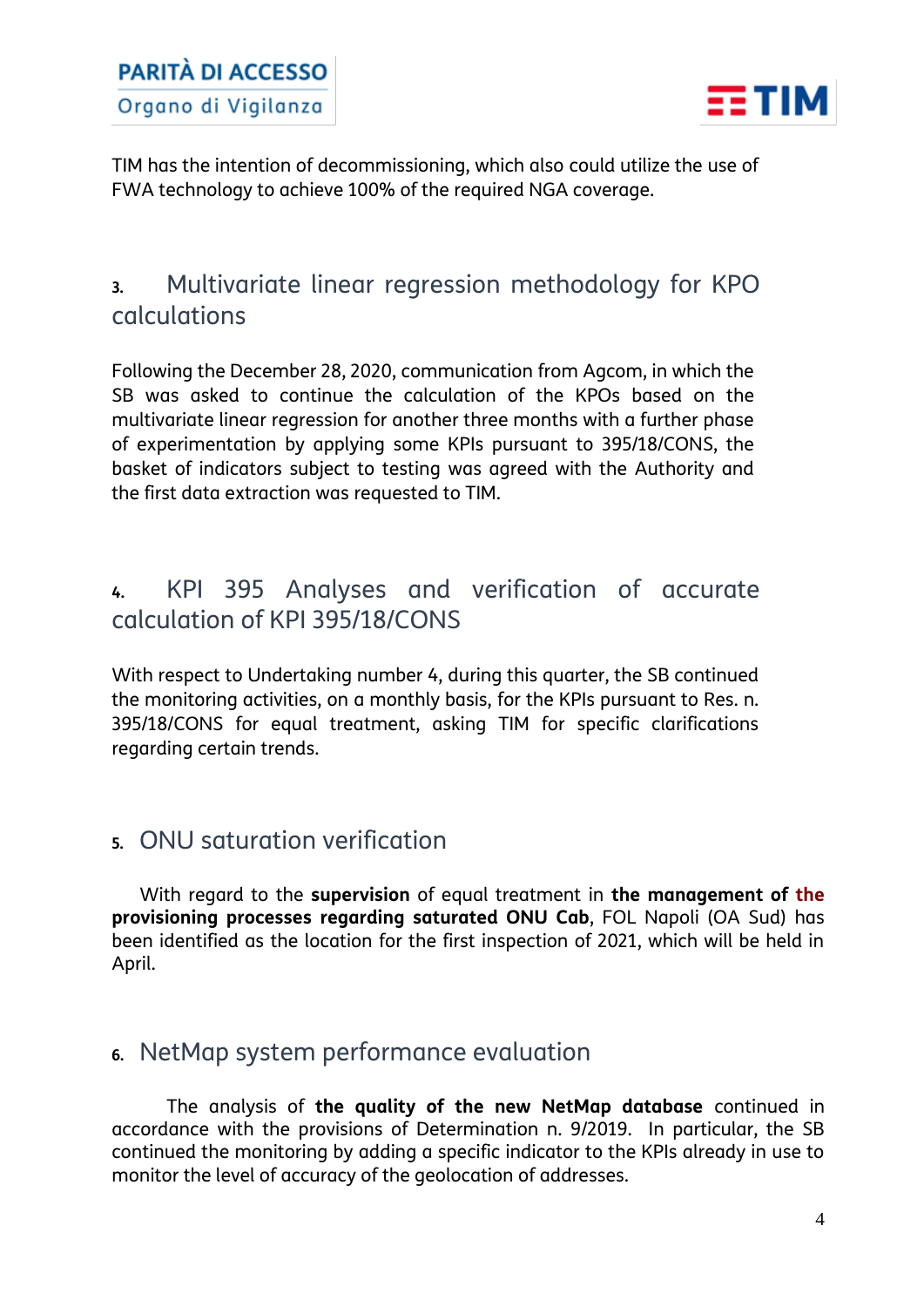

#### **7.** Technical Plan Monitoring

Undertaking no. 5 (Transparency Guarantees for the Technical Plans for Fixed Access Network Quality) creates for TIM a series of obligations aimed at making public and transparent any structural interventions on the fixed access network that go beyond the scope of ordinary maintenance. For this reason, TIM shall prepare a series of detailed operational plans with which it specifies the merit of each intervention project.

Undertaking no. 6 (Transparency Guarantees for the Technical Plans for the Development of the Fixed Access Network) provides that TIM shall make available the "Technical Plans for the Development of the Fixed Access Network", through the periodic publication of a series of long-term planning documents called "Multi-annual Plans" or medium-term plans referring to the quarters of the year (including plans and quarterly results).

With respect to **Undertakings numbers 5 and 6**, during this quarter the SB continued the verification activities for the transmission of documents as required by the SB itself. In particular, the scheduled publication of the documents concerning the programs and quarterly results were verified.

With regard to the planned works identified by the SB, it should be noted that a study has begun in order to establish **a permanent SB observatory for the quality of the FTTC (Fiber to the Cabinet) network** to monitor the status of preventive maintenance and the desaturation interventions conducted by TIM on this type of NGAN network.

#### **8.** Meetings between the SB and Agcom

During the first quarter of 2021, the Supervisory Board had numerous discussions with Agcom as part of the new activities envisaged by the 2021 planned works, while dialogue continued with TIM on these same issues.

Regarding **the meetings between the Council and TIM**, it is noted that the hearings held on January 20, February 19 and March 18 2021 were useful moments of discussion and debate on the issues related to the implementation of the 2021 SB planned works. In particular, during the January meeting, TIM illustrated the MyQ application available to On Line